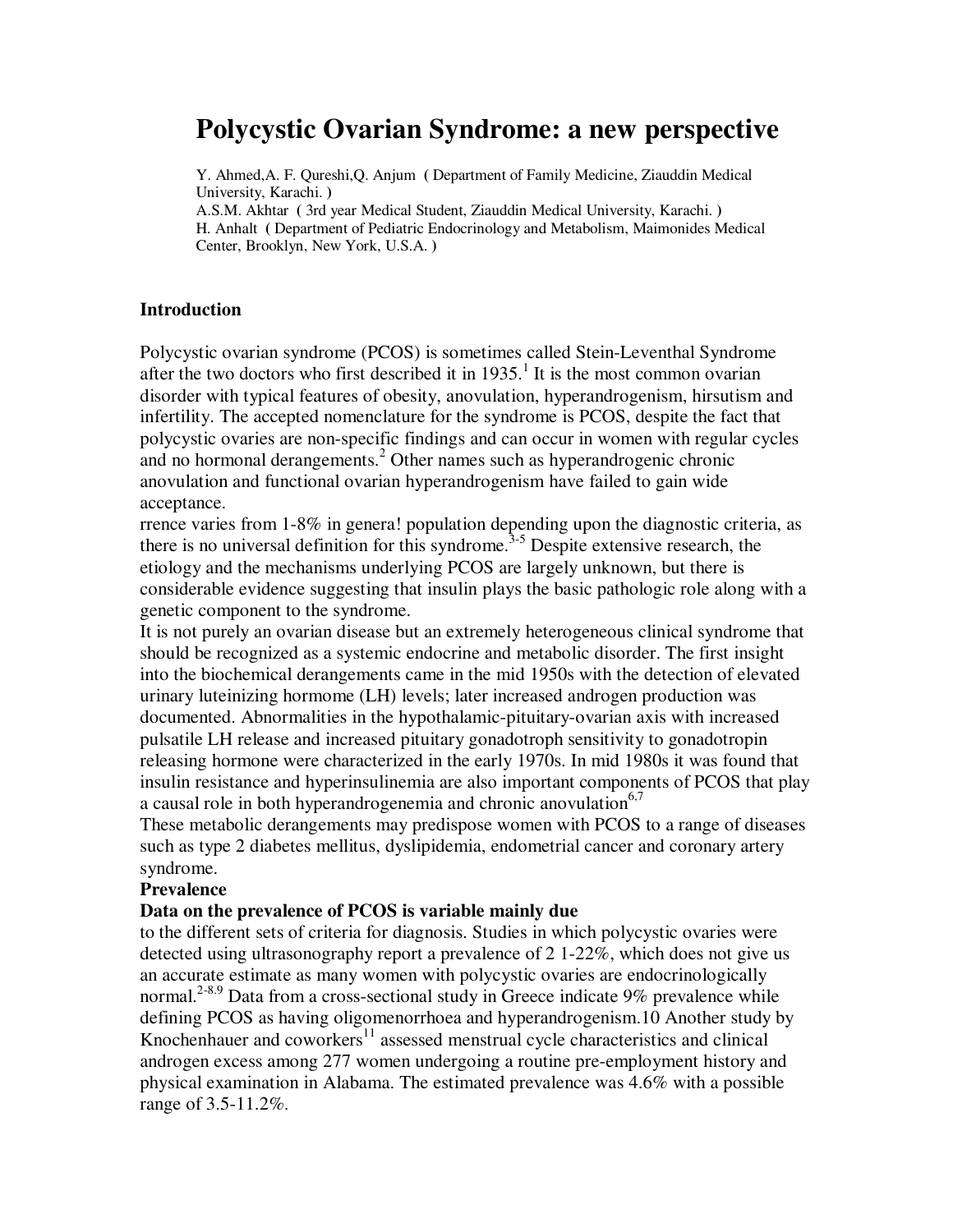#### **Spectrum of Clinical Presentation**

#### **1. Menstrual Dysfunction**

Irregular and unpredictable uterine bleeding is the hallmark of PCOS, 85-90% women have oligomenorrhoea while 30-40% present with amennorhoea. These symptoms are clinical features of anovulation, but not all patients have anovulatory cycles as corpus luteum formation at the time of surgery has been found in approximately 16% of women with PCOS."

#### **2. Androgen Excess**

Approximately 80% of PCOS patients have excessive hair growth that usually has a male pattern.<sup>12</sup> Prolonged exposure to high levels of circulating androgens may even cause temporal balding. Acne is commonly seen but severe form of androgen excess such as clitoromegaly is absent.

#### **3. Infertility**

Infertility forms a part of the presenting complaint of significant number of patients.<sup>12</sup> Anovulation is thought to be the primary defect responsible.

#### **4. Obesity**

The onset of obesity has been correlated with the appearance of menstrual dysfunction. Patients usually have an android pattern of obesity.<sup>1</sup>

#### **Predisposmg Factors**

Studies have revealed that obesity is a predisposing factor for PCOS, weight reduction may cause improvement in menstrual irregularities.<sup>14-16</sup> Ethnicity may determine the risk for PCOS, women with certain racial background show increased incidence of the syndrome.<sup>17</sup> A study conducted in the U.S., France, Italy and Japan revealed that  $PCOS$ might manifest differently in different populations even when the biochemical androgen excess and insulin tolerance test values are comparable.'8 Available studies suggest that there is also a strong familial component to PCOS regardless of the diagnostic criteria used to ascertain probands and to assign affected status in kindreds.

## **Pathogenesis**

Chronic anovulation along with hyperandrogenemia results in an increased number of atretic follicles (which become cysts) and increased interstitial tissue in the stroma of the ovaries<sup>19-20</sup> thus giving us the typical picture of the ovaries in PCOS.

Plasma androgen is produced directly by secretion and indirectly by peripheral metabolism of secreted precursors. Both the ovaries and the adrenals in response to their trophic hormones LH and adrenocorticotropic hormone (ACTH), secrete these androgens and their precursors. Androgens in women are not specifically under negative feedback control by these pituitary hormones because they are by-products of estradiol and cortisol secretion. The rate-limiting step in steroidogenesis is the formation of pregnenolone from cholesterol, which is regulated by trophic hormones. The rate-limiting step in androgen formation is regulation of cytochrome P450c17, a bifunctional enzyme with both 17,20 lyase and 17-hydroxylase activities. Cytochrome P450c17 converts progesterone to 1 7ahydroxyprogesterone via its 17a-hydroxylase activity, and then converts l7othydroxyprogesterone to androstenedione by virtue of its<sup>17,20</sup> -lyase activity in the ovarian theca cells. The expression of cytochrome P450c 17 is dependant on the concentration of trophic hormones, LH in the ovary<sup>21-23</sup> and ACTH in the adrenal cortex.<sup>24-25</sup> Thus, dysregulation of the cytochrome  $P450c^{17}$  gene may result in functional ovarian hyperandrogenism alone, functional adrenal hyperandrogenism alone, or both together.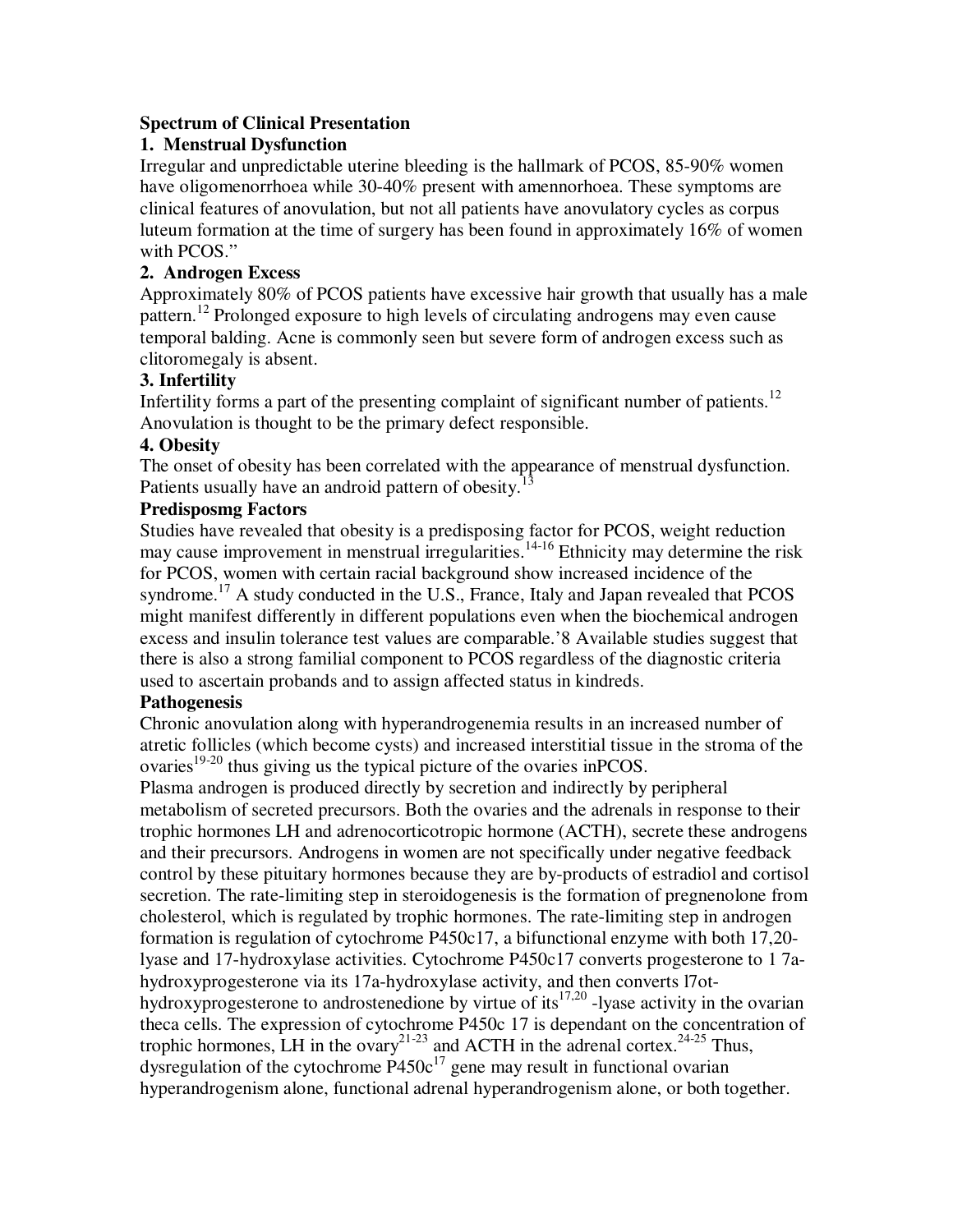Other subtle generalized disturbances of steroid metabolism, including tendencies toward excessive estrogen and cortisol secretion is frequently present. The exact cause of dysregulation of steroidogenesis is unknown.

#### **Ovarian Dysfunction**

Functional ovarian hyperandrogenism is found in 70% of the patients with PCOS.<sup>26</sup> The presence of enlarged polycystic ovaries suggests that the ovaries are the primary sites of abnormality in PCOS. Theca cells from polycystic ovaries secrete abnormal amounts of steroids in culture both before and after LH stimulation.<sup>27</sup> But we know that LH has a stimulatory effect on theca cells, hence other factors also come into play. However, when patients with PCOS are given LH analogue human chorionic gonadotropin (HCG), they show 1 7-hydroxyprogesterone and androstenedione hyperresponsiveness.<sup>28.29</sup> Recent evidence suggests that insulin is capable of acting through its own receptor in polycystic ovaries and causes theca cell proliferation.<sup>30,31</sup> Studies reveal that cytochrome  $P450c^{17}$ activity is increased due to stimulation by insulin.<sup>32.33</sup> Insulin also stimulates ovarian androgen production<sup>34-38</sup>, lowers serum sex-hormone binding globulin  $(SSBG)^{39,40}$  and also enhances endogenous and exogenously induced release of LH mediated by gonadotropin releasing hormone (GnRH). Insulin like growth factors (IGFs) may also contribute to the theca cell proliferation of polycystic ovaries.<sup>41</sup>

# **Adrenal Dysfunction**

Functional adrenal hyperandrogenism, glucocorticoidsuppressible ACTH-dependant 17 ketosteroid excess is found in approximately one half of hyperandrogenic women and patients with functional ovarian hyperandrogenism.<sup>26</sup> There is evidence suggesting that patients with PCOS sometimes have mild increases in plasma ACTH and cortisol responsiveness to corticotropin-releasing hormone, spontaneous ACTH and cortisol secretions<sup>42</sup>, cortisol responsiveness to ACTH and urinary free cortisol excretion.<sup>43</sup>

# **Peripheral Steroid Metabolism**

Peripheral steroid metabolism is altered in PCOS. Rodin and co-workers reported evidence supporting the dysregulation of 11 ß-3-hydroxy steroid dehydrogenase in PCOS.<sup>44</sup> Marginally increased activity of 5a-reductase has also been reported<sup>44.45</sup> which may attribute to androgen excess.<sup>46</sup> Adipose tissue converts inactive precursors to testosterone and estrone<sup>47</sup> and has an important role in the pathophysiology. In some cases of chronic hyperandrogenic anovulation, weight reduction normalizes androgen levels $^{48-52}$ , this may also be due to the lowered insulin levels.<sup>29.24</sup>

## **Insulin Resistance**

In 1980, it was first reported that patients with PCOS had high insulin levels suggesting that they were insulin resistant.<sup>54</sup> It was also observed that such patients had subtle acanthosis nigricans, which was a cutaneous marker for insulin resistance.<sup>55</sup> Studies have confirmed that insulin resistance is limited to women with polycystic ovary morphology and chronic anovulation<sup>56</sup> Insulin-sensitizing drugs have restored ovulation in  $PCOS^{57,58}$ proving that insulin-resistance is a unique feature of the syndrome of chronic anovulation and hyperandrogenemia.

A recent study by Legro and colleagues revealed that approximately 40% of women with PCOS had glucose intolerance, 31% had impaired glucose tolerance and 7.5% had Type 2 diabetes mellitus59, these rates were significantly higher than those of the controls. In the presence of peripheral insulin resistance, pancreatic ß-ceIls insulin secretion increases in a compensatory fashion and type 2 diabetes mellitus develops when the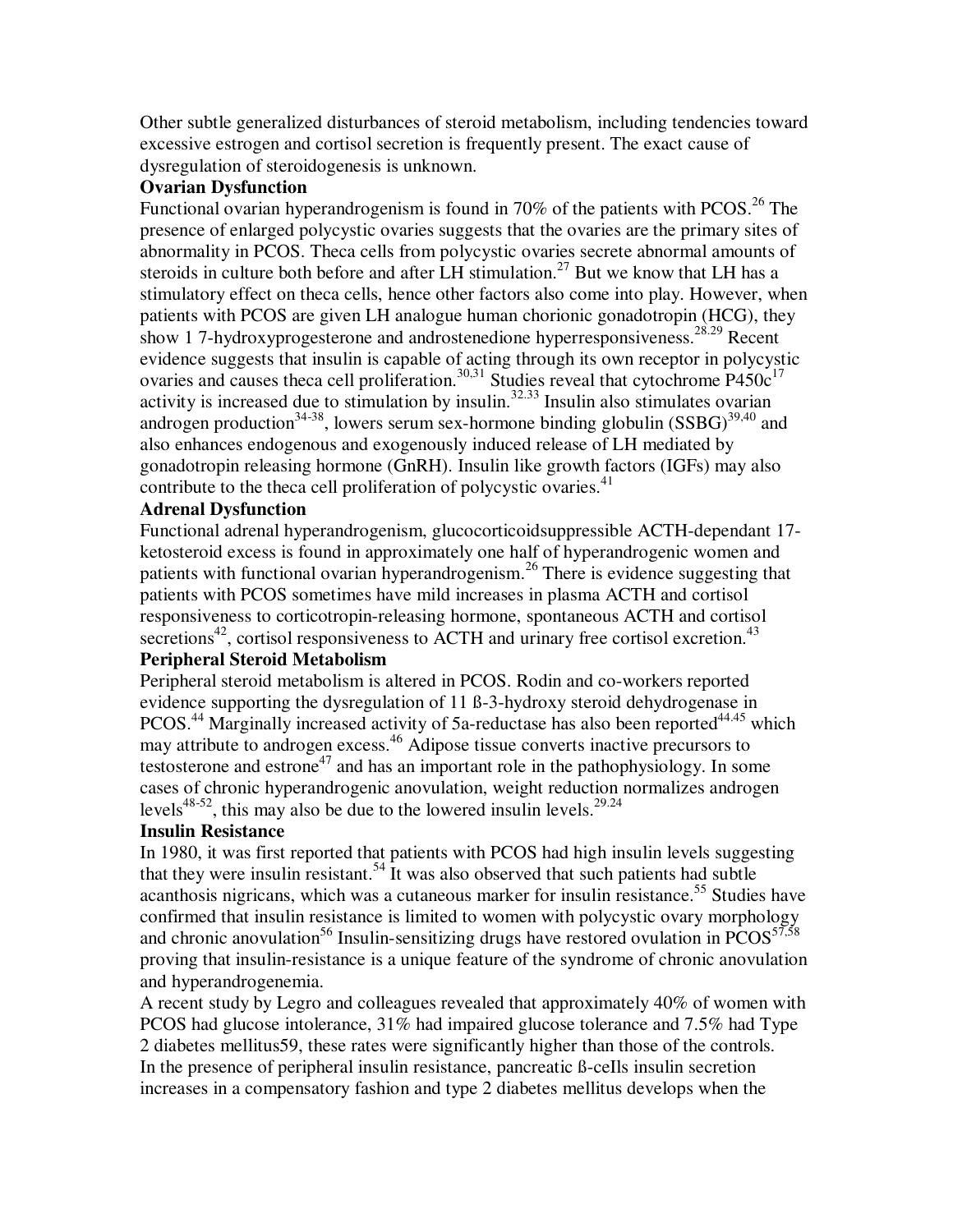compensation is no longer sufficient to maintain euglycemia.<sup>60</sup> Now there is evidence suggesting that B-cell dysfunction is, in addition to insulin resistance, a feature of PCOS.<sup>61-63</sup> It has been suggested that protein kinase C-mediated serine phosphorylation of the insulin receptor is important in the pathogenesis of hyperglycemia-induced insulin resistance.M

# **Cause of high insulin in PCOS**

Hyperinsulinemia is probably the result of both increased insulin secretion and decrease in insulin clearance. A study in women with PCOS found decreased hepatic insulin extraction.<sup>63</sup> Molar ratios of circulating insulin to C-peptide are increased in PCOS, suggesting decreased hepatic extraction of insulin, but such ratios also reflect insulin secretion. $65$ 

## **Effect of Androgens on Insulin Resistance**

Androgens produce mild insulin resistance. Prolonged testosterone administration to female-to-male transexuals to produce circulating testosterone levels in the normal male range resulted in modest but significant decreases in insulin-medicated glucose uptake in euglycemic clamp studies.<sup>66</sup> Modest improvements in insulin sensitivity in PCOS during androgen suppression or anti-androgen therapy have been found when less insulinresistant, less obese or non-obese women with PCOS have been studied.<sup>67.68</sup> However suppressing androgen level does not completely restore insulin sensitivity to normal and administering androgens does not produce insulin-resistance of the same magnitude as that seen in PCOS.

## **Diagnosis and Evaluation**

Setting the diagnostic criteria for PCOS is a challenge for practitioners since there is no one universal definition for the syndrome. As researchers unveil new pathophysiologic mechanisms underlying the manifestations of PCOS, the diagnostic criteria are correspondingly modified. The consensus towards a definition was reached in 1992.<sup>69</sup> The diagnosis is based mainly on clinical history and physical examination. Though laboratory examinations may be performed, they are mainly for excluding disorders of hormone production, enzyme deficiencies and other metabolic disorders.

## **Differential Diagnosis**

As PCOS has a very wide clinical spectrum resulting from hyperandrogenemia and anovulation it becomes necessary to exclude conditions with similar presentations. These include functional and neoplastic processes. More detail about differentiating these conditions from PCOS is described in the following table:

# **Functional disorders Neoplastic orders**

Ovarian hyperthecosis Androgen producing tumor of

the ovaries

Congenital adrenal hyperplasia

(CAH)

Cushing's Syndrome

# **Symptomatology**

Though the clinical presentation of PCOS may resemble several other disorders, they most frequently occur in PCOS. Identification of the following three features is important when diagnosing PCOS. However, it must be kept in mind that these symptoms may not be present in all the patients.

1. Development of hirsutism.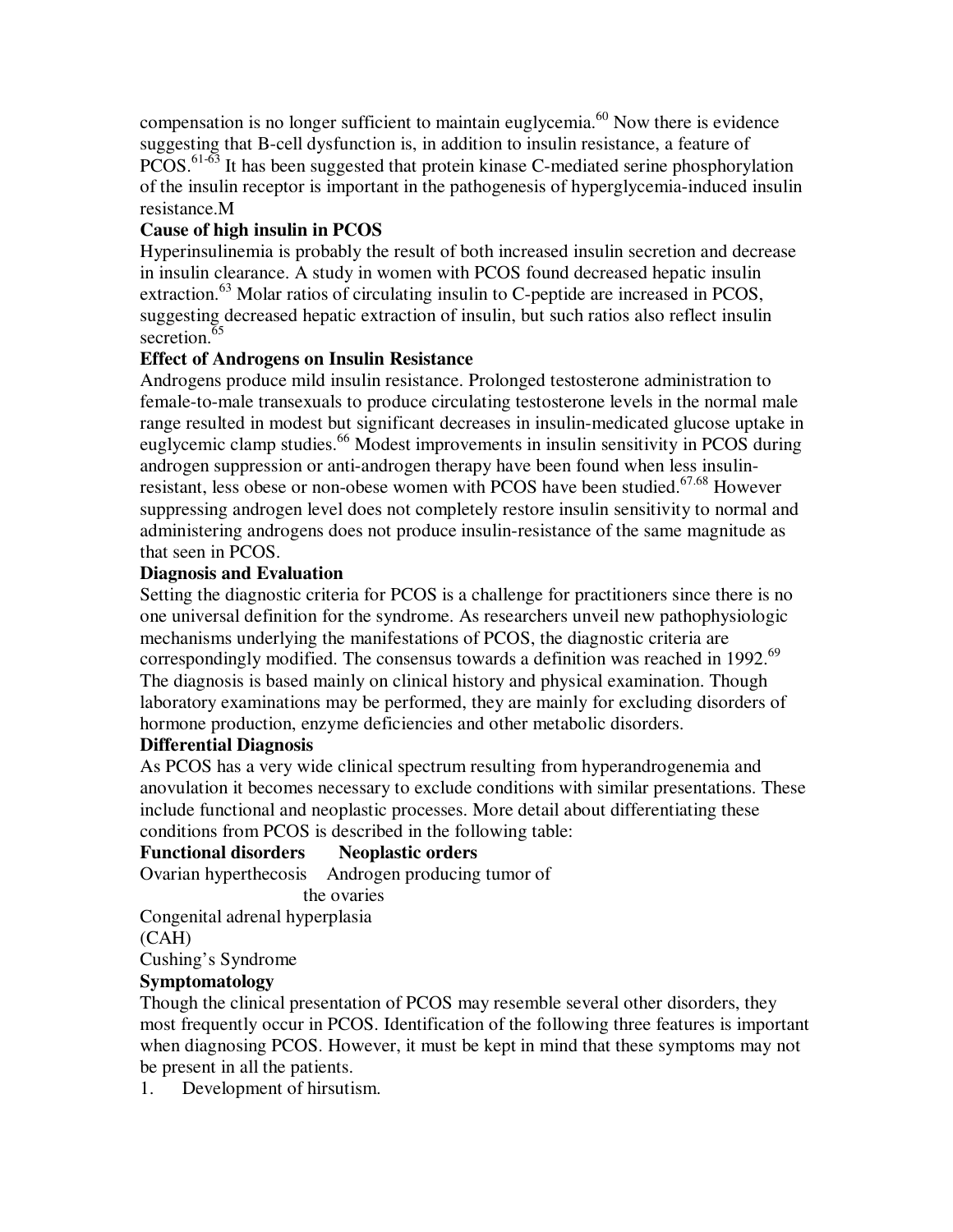- 2. Episodes of irregular menstrual bleeding.
- 3. The gradual onset of symptoms.

The development of hirsutism in PCOS is gradual and must be distinguished from that due to an androgen-producing neoplasm. Patients with PCOS usually have irregular menses and most of them have less than 6 episodes a year. The most striking feature in these patients is the lack of the premenstrual symptoms. Thus the episodes are unpredictable and anovulation is suggestive along with a history of failure to conceive. Symptoms are mostly recognized at the time or soon after puberty. These include hirsutism, obesity and irregular bleeding. Though a regular bleeding pattern is usually attained by one and a half years after menarche, if this period exceeds three years, PCOS must be suspected.

#### **Physical Examination**

The original description of PCOS can be applied to most patients; these features may vary considerably in different ethnic settings, as it is now believed that they may have a possible genetic link. The following factors should be assessed in the physical examination.

- 1. Obesity
- 2. Signs and symptoms of hyperandrogenism
- 3. Acanthosis nigricans
- 4. Ovaries

Bilaterally enlarged ovaries are found in PCOS on pelvic examination, which may be facilitated by ultrasound imaging. In most cases of PCOS, hyperandrogenism is manifested only as hirsutism. Some degree of temporal balding and acne formation is usually seen, however extreme expressions of androgen excess such as virilization and clitoromegaly are not typical findings. Fifty percent of the patients with PCOS are obese.<sup>70</sup> This obesity is characterized by an increased waist-to-hip ratio or an android appearance as opposed to truncal obesity.<sup>13</sup> It is important to distinguish this obesity from that of Cushing's syndrome or that due to excess cortisol production in patients who are massively overweight. Despite their obesity patients with PCOS do not display moon facies or abdominal stnae. Acanthosis nigricans is usually seen in obese patients with PCOS at the nape of the neck, the axilla, the area beneath the breasts and other intertrigenous areas.

#### **Investigations**

Laboratory tests performed while suspecting PCOS are usually done for exclusion of other disorders. Clinical suspicion of PCOS warrants patients to undergo a minimum endocnnological evaluation. If the patients exhibit mild to severe hirsutism associated with rapid onset of symptoms, assays for serum total testosterone and dehydroepiandrosterone sulfate (DHEA sulfate) should be done to exclude the possibility of an androgen-producing tumor of the ovary and the adrenal glands respectively. Levels of 17-hydroxyprogesterone may be determined to detect congenital adrenal hyperplasia (CAH) owing to 21-hydroxylase deficiency. A circulating level greater than 3ng/mL warrants further evaluation by an ACT!-! stimulation test.

Though LH levels are increased and so is the LH to follicle stimulating hormone (FSH) ratio in PCOS, determination of the circulating levels of these glycoproteins has not proven to be useful as a diagnostic tool. Similarly, levels of circulating serum testosterone are increased but not used for diagnosis; however, such an assay may be a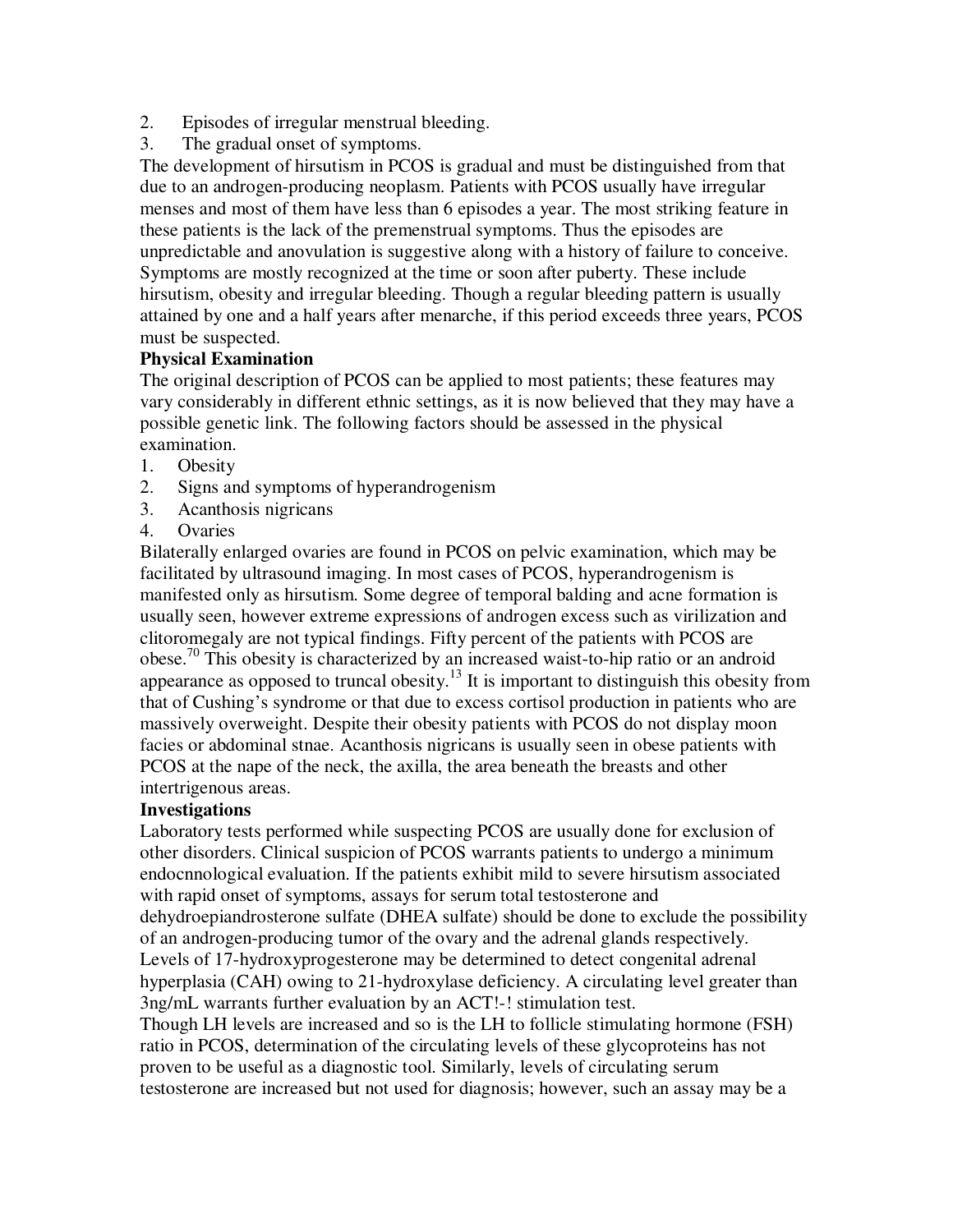part of the initial screening hormone panel for PCOS and a utility to determine the efficacy of treatment of hirsutism.<sup>71</sup>

## **Long Term Disease Risks**

The role of insulin in the pathogenesis of PCOS is far more than what health practitioners ever believed. Almost 15% of the patients with PCOS are diabetic. The high insulin levels cause a disbalance between the androgen and estrogen ratio with higher levels of circulating androgens, which reduces the protective effect of estrogens on the cardiovascular system. Dyslipidemias occur with relatively high levels of total cholesterol, low density lipoproteins (LDL) and triglycerides, and lower levels of high density lipoproteins  $(HDL)^{72}$ , predisposing to faster atherosclerosis and putting the patient at a greater risk for hypercholestrolemia and cardiovascular diseases.<sup>73</sup> Studies reveal that the risk for coronary heart disease is elevated threefold in women having type II diabetes mellitus<sup>74</sup> and twofold in women with hypertension.<sup>73</sup> Obesity<sup>75</sup> and increased waist-to-hip ratio<sup>76</sup> are also risk factors for cardiovascular disease in women. All these risk factors are usually present in patients with PCOS and the calculated risk for myocardial infarction in such women is seven times more than that in a normal healthy woman. $^{77}$ 

# **Treatment**

Women with PCOS have both abnormally elevated LH secretion<sup>78,79</sup> and hyperinsulinemia as a result of insulin resistance.<sup>80</sup> The combination of hypersecretion of LH and insulin causes ovarian androgen overproduction.<sup>81</sup> In turn, ovarian androgen overproduction causes hirsutism and prevents normal ovarian follicle growth, preventing regular ovulation. Lowering LH hypersecretion (oral contraceptive pills or GnRH agonist analogues) can treat PCOS or by reversing the hyperinsulinemia that is caused by insulin resistance (weight loss or metformin). An intriguing idea is to use oral contraceptives plus metformin in combination to simultaneously attack the 2 principle causes of PCOS: hypersecretion of LH and insulin.

In one recently reported clinical trial, Elter and colleagues82 randomized 40 non-obese women with PCOS to treatment with either an oral contraceptive alone (ethinyl estradiol 35 micrograms daily plus cyproterone acetate 2 mg daily) or the oral contraceptive plus metformin 500 mg 3 times daily for 4 months. In both groups, circulating androgens, such as androstenedione and testosterone, were significantly suppressed from baseline by 4 months of treatment. However, androstenedione levels were more suppressed by the combination therapy of the oral contraceptive plus metformin than by the oral contraceptive alone. In addition, weight loss occurred in the combination therapy group, but weight loss did not occur in the group treated with the oral contraceptive alone. An objective measure of hirsutism, the Ferriman-Galiwey score, was similarly improved in both treatment groups. This study suggests that the combination of metformin plus an oral contraceptive may be especially useful when an important objective of treatment is weight loss. For the treatment of hirsutism, at least over 4 months, the oral contraceptive performed as well as the combination of metformin plus the oral contraceptive.

# **References**

1.Stein IF] Leventhal ML. Amenorrhea associated with bilateral polycystic ovaries. Am J Obstet Gynecol 1935;29:181.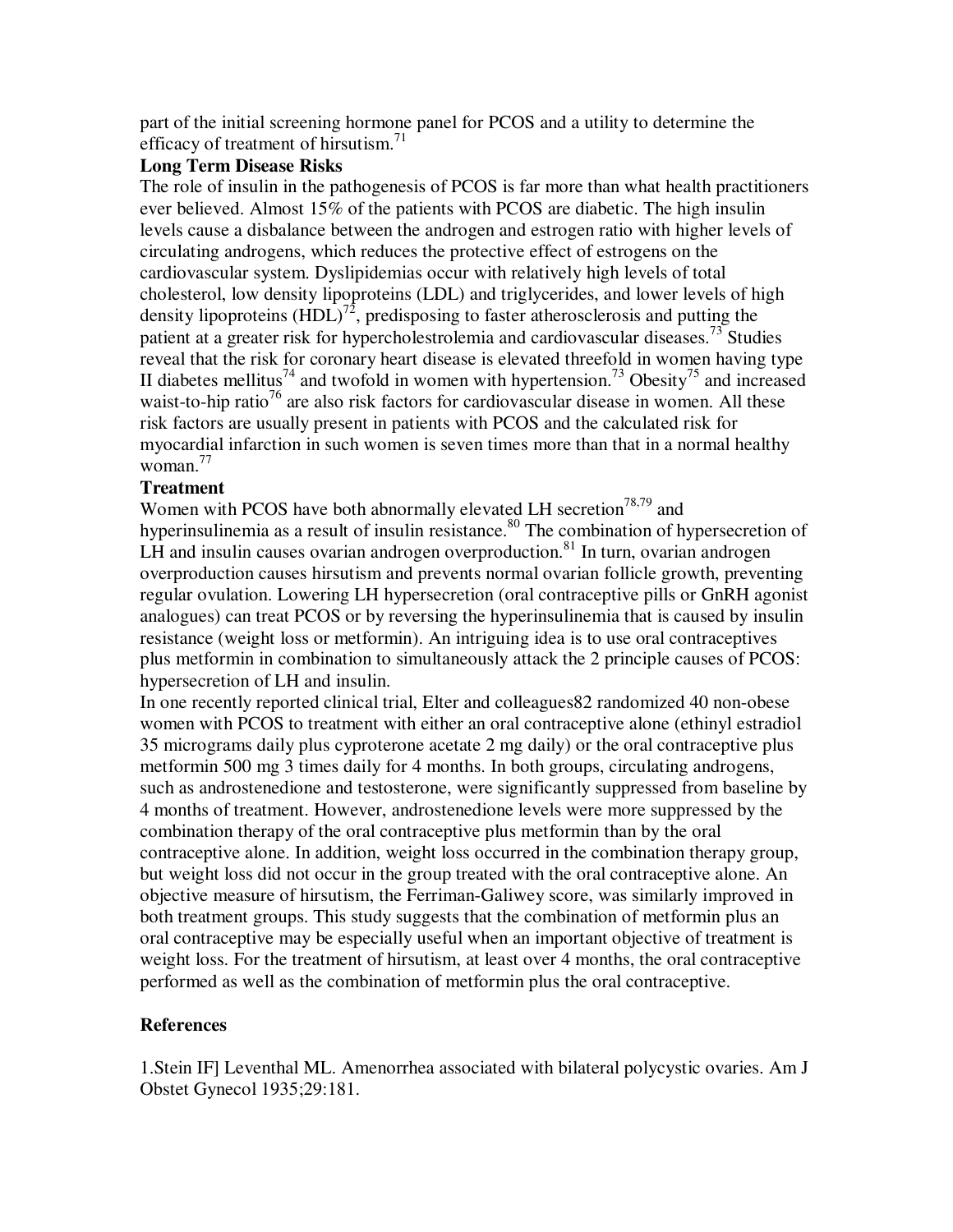2.Clayton RN, Ogden V. Hodgkinson J. et al. How common are polycystic ovaries in normal women and what is their significance for the fertility of the population? Clin Endocrinol 1992;37:127-34.

3.Franks S. Polycystic ovary syndrome: a changing perspective. Clin Endocrinol 1989;31 :87-120.

4.Futterweit W, Mechanick JI. Polycystic ovarian disease etiology, diagnosis. and treatment. Compr Ther 1988;l 4:12-20.

5.Franks S. Polycystic ovary syndrome. N Engl J Med 1995;333:853-61.

6.Burghen GA, Givens JR, Kitabchi AE. Correlation of hyperandrogenism with hyperinsulism in polycystic ovarian disease. J Clin Endocrinol Metab 1980:50:113-16. 7.Dunaif A, Graf M, Mandeli J, et al. Characterizatin of groups of hyperandrogenic

women with acanthosis nigricans. impaired glucose tolerance and/or hyperinsulinemia. J Clin Endocrinol Metab 1987:65:499-507.

8.Farquar CM, Birdsall M, Manning P. et al. The prevalence of polycystic ovaries on ultrasound scanning in a population of randomly selected women. Aust NZ Obstet Gynecol 1994:34:67-72.

9.PoIson DW, Adams J, Wadsworth J, et al. Polycystic ovaries- a common finding in normal women. Lancet 1988:1:870-2.

10.Diamanti-Kandarakis E, Kouli C, Tsianateli T, et al. A survey of PCOS in Greek population. 79th Annual Meeting of the Endocrine Society, Minneapolis, MN 1997. 11.Knochenhauer ES, Key TJ, Kahsar-Miller M, et al. Prevalence of the polycystic ovary syndrome in unselected black and white women of the Southeastern United States: a prospective study. J Clin Endocrinol Metab 1 998:83:3078-82.

12.Goldzieher JW, Green JA. The polycystic ovaiy: clinical and histologic features. J Clin Endocrinol Metab 1962:22:325.

l3.Wild R. Consequences and treatment of polycystic ovary syndrome. In: Dunaif A, Givens JR. Haseltine FP, et al Eds. Polycystic Ovary Syndrome. Cambridge MA: Blackwell Scientific; 1992, p. 311.

14.Dunaif A, GrafM, Mandeli J, et al. Characterization of groups of hyperandrogenic women with acanthosis nigricans, impaired glucose tolerance and/or hyperinsulinemia. J Clin Endocrinol Metab 1987:65:499-507.

15.Lesser KB, Garcia FAR. Association between polycystic ovary syndrome and glucose intolerance during pregnancy. J Maternal Fetal Med 1 997;6:303-7.

16.Harlass FE, Plymate SR. Fariss BL, et al. Weight loss is associated with correction of gonadotropin and sex steroid abnormalities in the obese anuvolatory female. Fertil Steril 1984;42:649-52.

17.Dunaif A, Sorbara L, Delson R, et al. Ethnicity and polycystic ovary syndrome are associated with independent and additive decreases in insulin action in Caribbean Hispanic women. Diabetes 1993:42:1462-8.

18.Carmina E, Koyama T, Chang L et al. Does ethnicity influence the prevalence of adrenal hyperandroenism and insulin resistance in polysystic ovary syndrome? Am J Obstet Gynecol 1992;167:1807-12.

19.Goldzieher JW, Green JA. The polycystic ovary. Clinical and histologic features. Clin Endocrinol Metab 1962:22:325-38.

20.Orsini LF, Venturoli S. Lorusso R, et al. Ultrasonic findings in polycystic ovarian disease. Fertil Steril 1985:43:709-14.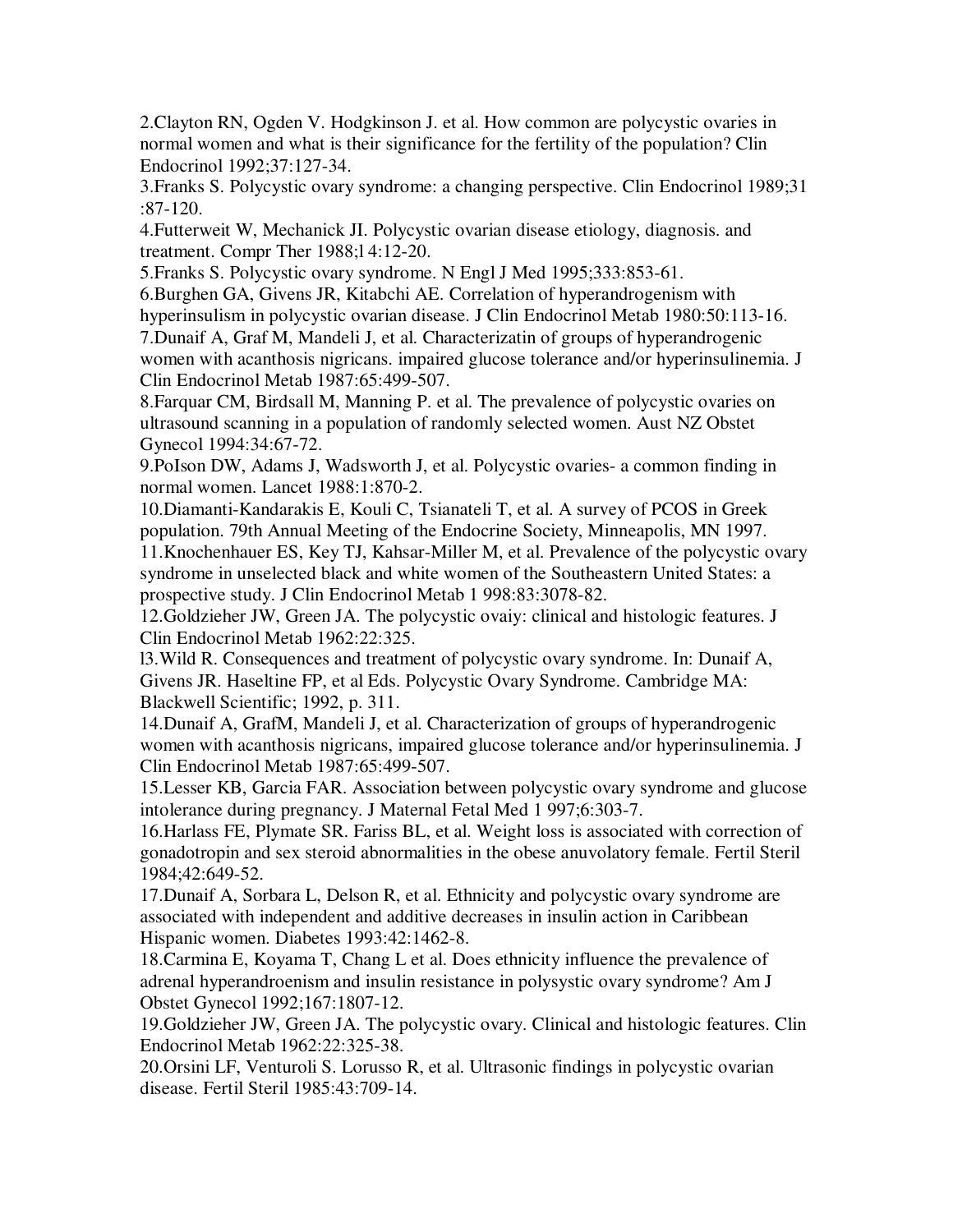21.Anakwe 0, Payne A. Noncoordinate regulation of de novo synthesis of cytochrome P-450 cholestrolside-chain cleavage and cytochrome P-450 l7alpha-hydroxylase/C17.20 lyase in mouse Leydig cell cultures: relation to steroid production. Mol Endocrinol l987;1:595.

22.Magoffin D. Evidence that luteinizing hormone-stimulated differentiation of purified ovarian thecal-interstitial cells is mediated by both type I and type II adenosine 3',5' monophosphate-dependent protein kinases. Endocrinology 1989:125:1464.

23.McAllister J. Kerin J. Trant J. et al. Regulation of cholestrol side-chain cleavage and I 7alpha-hydroxylasellyase activities in proliferating human theca intema cells in long term monolayer culture. Endocrinology 1989;125:1959.

24.DiBlasio A, Voutilainen R, Jaffe R, et al. Hormonal regulation of messenger ribonucleic acids for P450scc (cholestrol side-chain cleavage enzyme) and P450c 7 (1 7alpha-hydroxylase/l 7,20 lyase) in cultured human fecal adrenal cells. J Clin Endocrinol Metab 1987;65:170.

25.John M, John M, Boggaram V, et al. Transcriptional regulation of steriod hydroxylase genes by ACTH. Proc NatI Acad Sci USA 1986:83:47 15.

26.Ehrmann DA, Rosenfield RL. Barnes RB, et al. Detection of functional ovarian hyperandrogenism in women with androgen excess. N Engi J Med 1 992;327: 157. 27.Gilling-Smith C, Wills DS, Beard RW, et al. Hypersection of androstenedione by

isolated theca cells from polycystic ovaries. J Clin Endocrinol Metab 1994:79:1158.

28.lbanez L, Hall J, Potau N, et al. Ovarian 17-hydroxyprogesterone hyper responsiveness to gonadotropin-releasing hormone (GnRH) agonist challenge in women with polycystic ovary symdroms is not mediated by luteinizing hormone hypersection: Evidence from GnRH agonist and human chronic gonadotropin stimulation testing. J Clin Endocrinol Metab 1996:81:4103.

29.Jakubowicz D, Nestler J. I 7alpha-Hydroxyprogesterone responses to leuprolide and serum androgens in obese women with and without polycystic ovary syndrome after dietary weight loss. J Clin Endocrinol Metab 1997:82:556.

30.Nestler J, Jakubowicz D, Falcon A, et al. Insulin stimulaes testosterone biosynthesis by human thecal cells from women with polycystic ovary syndrome by activating its own receptor and using inositolglycan mediators as the signal transduction system. J Clin Endocrinol Metab 1998:83:2001.

31.Willis D, Franks S. Insulin action in human granulosa cells from normal and polycystic ovaries is mediated by the insulin receptor and not the type-I insulin-like growth factor receptor. J Clin Endocrinol Metab 1995:80:3788.

32.Franks S. Polycystic ovary syndrome. N EngI J Med 1995;333:853-61. ~rratum, N EngI J Med 1995;333:1435.J

33.Moghetti P. Castello R, Negri C, et al. Insulin infusion amplifies 17 alfa-hydroxy corticosteriod intermediates response to adrenocorticotropin in hyperandrogenic women; apparent relative impairment of 17,20-lyase activity. J Clin Endocrinol Metab 1996:81:881-6.

34.Barbieri RL. Makris A, Randall RW. et al. Insulin stimulates androgen accumulation in incubations of ovarian stroma obtained from women with hyperandrogenism. J Clin Endocrin Metab 1986:62:904-10.

35.Cars iF, Rosenfield RL. Insulin-like growth factor I and insulin polenhiate luteinizing hormone-induced androgen synthesis by rat ovarian thecal-interstitial cells.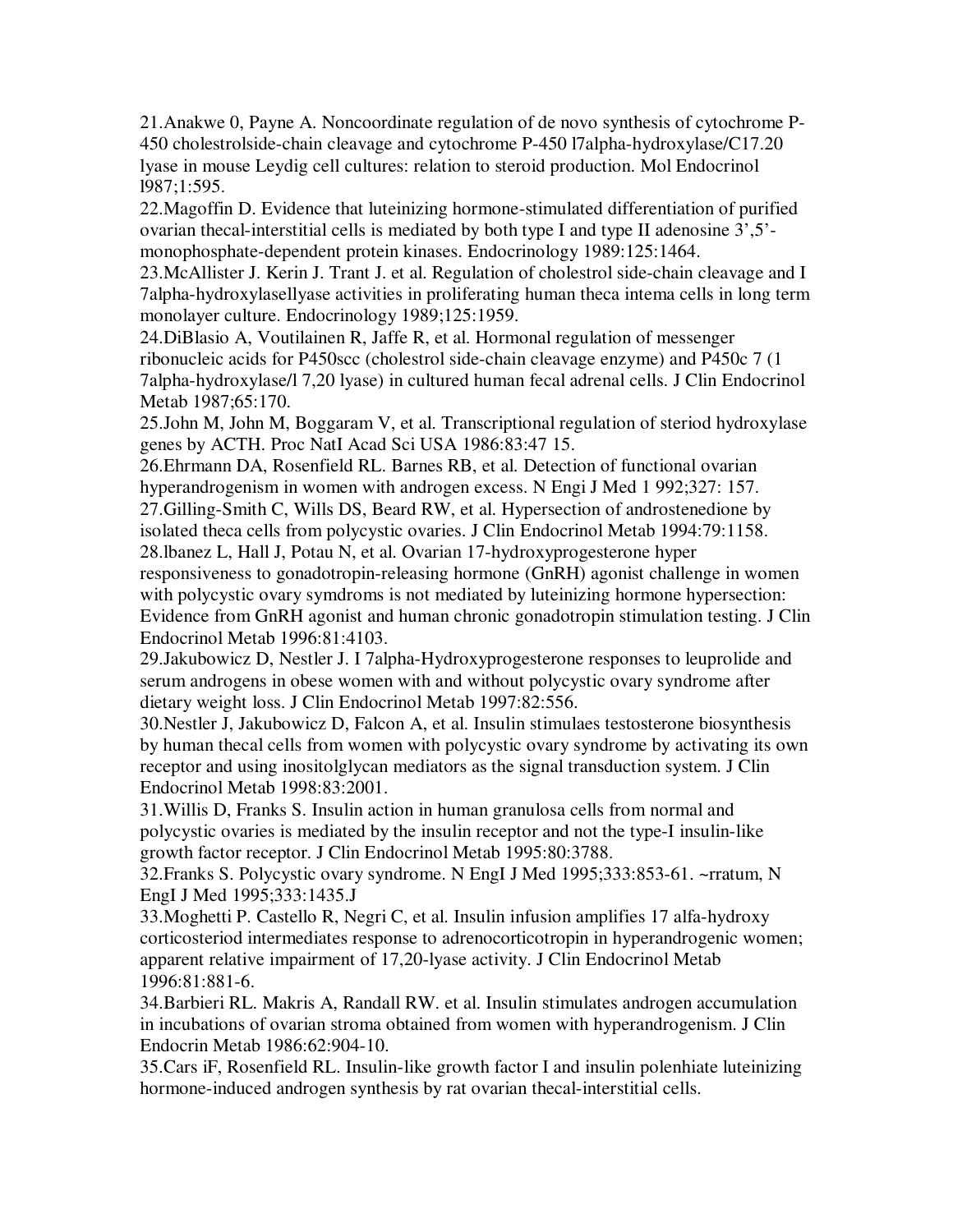Endocrinology 1988; 123:733-9.

36.Bergh C, Carlsson B, Olsson JH, et al. Regulation of androgen production in cultured human thecal cells by insulin-like growth factor I and insulin. Fertil Steril 1993:59:323- 31.

37.Nahun R, Thong KJ, Hillier SG. Metabolic regulation of androgen production by human thecal cells in vitro. Hum Reprod 1995:10:75-81.

38.Nestler JE. Barlascini CO. Matt DW, et al. Suppression of serum insulin by diazoxide reduces serum testosterone levels in obese women with polycystic ovary syndrome. J Clin Endocrinol Metab 1989:68:1027-32.

39.Plymate SR. Matej LA. Jones RE, et al. Inhibition of sex hormone-binding globulin production in the human hepatoma (HEP-G2) cell line by insulin and prolactin. J Clin Endocnnol Metab I 988:67:460-4.

40.Nestler JE, Powers LP, Matt DW. et al. A direct effect of hyperinsulinemia on serum sex hormone-binding globulin level in obese women with polycystic ovary syndrome. J Clin Endocrinol Metab 1991:72:83-9.

41.Duleba AJ, Spaczynski RZ, Olive DL. Insulin and insulin-like growth factor I stimulate the proliferation of human ovarian theca-ititerstitial cells. Fertil Steril 1998:69:235.

42.Invitti C, De Martin M, Delitala, et al. Altered morning and nighttime pulsatile corticotropin and cortisol release in polycystic ovary syndrome. Metabolism 1998:47: 143.

43.Luppa P. Muller B, Jacob K. et al. Variations of steroid hormone metabolities in serum and urine in polycystic ovary syndrome after nafarelin stimulation: Evidence for an altered corticoid excretion. J Clin Endocrinol Metab 1995:80:280.

44.Rodin A, Thakkar H, Taylor N, et al. Hyperandrogenism in polycystic ovary syndrome: Evidence of dysregulation of 11 Beta-hydroxysteroid dehydrogenase. N Engl J Med 1994:330:460.

45.Stewart P, Beastall G, Shackleton C. et al. 5alpha-Reductase activity in polycystic ovary syndrome. Lancet 1990:1:431.

46.Mowszowicz I, Melanitou E. Kirchhoffer M, et al. Dihydrotestosterone stimulates 5alpa-reductase activity in pubic skin fibroblasts. J Clin Endocrinol Metab l983;53:320. 47.Bleau G. Roberts K, Chapdelaine A. The in vitro and in vivo uptake and metabolism of steroids in human adipose tissue. J Clin Endocrinol Metab 1974:39:236.

48.Bates G, Withworth N. Effect of body weight reduction on plasma androgens in obese, infertile women. Fertil Steril l982;38:406.

49.Crave JC, Fimbel S. Lejeune H, et al. Effects of diet and metformin administration on sex hormone-binding globulin, androgens, and insulin in hirsute and obese women. J Clin Endocnnol Metab 1995;80:2057.

50.Kiddy DS, Hamilton-Fairly D. Bush A, et al. Improvement in endocrine and ovarian function during dietary treatment of obese women with polycystic ovary syndrome. Clin Endocrinol 1992:36:105.

51.Kim M, Friedman C, Barrows H, et al. Serum androgen concentration in the massively obese reproductive woman: The response to weight loss. Trans Am Assoc Gynecol Obstet Soc 1982:1:26.

52.Kopelman PG. White N. Pilkington F, et al. The effect of weight loss on sex steroid secretion and binding in massively obese women. Clin Endocrinol 1981:14:113.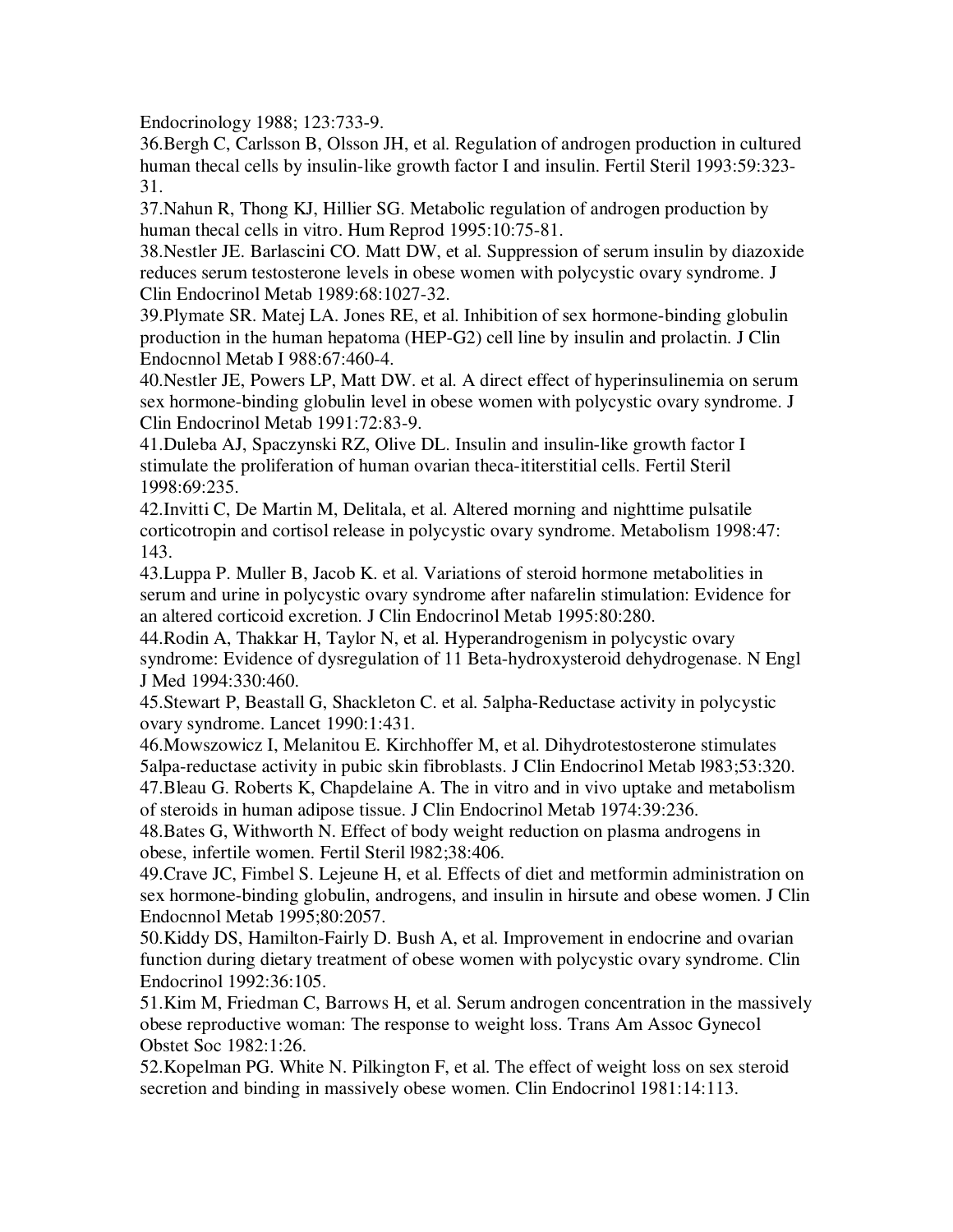53.Nestler JE. Errors in the measurement of plasma free testosterone-author's response. J Clin Endocrinol Metab 1997:82:2015.

54.Burghen GA, Givens JR. Kitabchi AE. Correlation of hyperandrogenism with hyperinsulinism in polycystic ovarian disease. J Clin Endocrinol Metab 1980:50:113-16. 55.Dunaif A. Insulin resistance and the polycystic ovary syndrome: mechanisms and implications for pathogenesis. Endocr Rev 1997: 8:774-800.

56.Robinson S. Kiddy J, Gelding SV. et al.The relationship of insulin insensitivity to menstrual pattern in women with hyperandrogenism and polycystic ovaries. Clin Endocrinol 1 993;39:35 1-5.

57.Dunaif A, Scott D, Finegood D, et al. The insulin sensitizing agent troglitazone: A novel therapy for the polycystic ovary syndrome. J Clin Endocrinol Metab 996:81 :3299- 306.

58.Nestler JE, Jakubowicz DJ, Evans WS, et al. Effects of metformin on spontaneous and clomiphene-induced ovulation in the polycystic ovary syndrome. N Engi J Med 1998:338:1876-80.

59.Legro RS. Kunselman A, Dodson WC. eta]. Prevalence and predictors of nsk for type 2 diabetes mellitus and impaired glucose tolerance in polycystic ovary syndrome: A prospective, controlled study in 254 affected women. J Clin Endocrinol Metab 1999:84:165-9.

60.Bergman RN. Toward physiological tinderstanding of glucose tolerance: Minimal model approach. Diabetes 1989:38:1512-27.

61.Dunaif A. Finegood DB. Beta-cell dysfunction independent of obesity and glucose intolerance in the polycystic ovaiy syndrome. J Clin Endocrinol Metab 1996:81:942-7. 62.Ehrniann DA. Studs J, Byme NM, et al. Insulin secretory defects in polycystic ovary syndrome: Relationship to insulin sensitivity and family history of non-insulin-dependent diabetes mellitus. J Clin Invest 1995:96:520-7.

63.O'Meara NM, Blackman JD. Ehrmann DA, es al. Defects in beta-cell function in functional ovarian hyperandrogenism. J Clin Endocrinol Metab 1993:76:1241-7. 64.Pillay TS, Xiao S. Olefsky JM. Glucose-induced phosphorylation of the insulin rcceptor. J Clin Invest 1996:97:613-20.

65.Bufflngton CK, Kitabchi AE. Fvidence for a defect in insulin metabolism in hyperandrogenic women with po]ycystic ovary syndrome. Metabolism 1994:43:1367-72. 66.Polderman KH, Gooren JG, Asscherman H, et al. Induction of insulin resistance by androgens and estrogens. J Clin Endocrinol Metab 1994:79:265-71.

67.Elkind-Hirsh KE, Vales CT Malinak LR. Insulin resistance improves in hyperandrogenic womets treated with Lupron. Fertil Steril 1993:60:634-41.

68.Moghetti P. Tosi F, Castello R, et al. The insulin resistance in women with hyperandrogenisni is partially reversed by antiandrogen treatment: evidence that androgens impair insulin action in women. J Clin Endocrinol Metab 1996:81:952-60. 69.Zawadzki JK. Dunaif A. Diagnostic criteria for polycystic ovary syndrome: Towards a

rational approach. In: Dunaif A. Givens JR. Haseltine FP. et al Eds. Polycystic Ovary Syndrome. Oxford: Blackwell. 1992. p. 377.

70.Franks S. Polycystic ovary syndrome. N EngI J Med I 995:333:853.

71.Chang RI, Katz SE. Diagnosis of polycystic ovary syndrome. Endocrinol Metab Clin North Am 1999: 28:397-408.

72.Talbott E, Guzick D, Clerici A. et al. Coronary heart disease risk factors in women